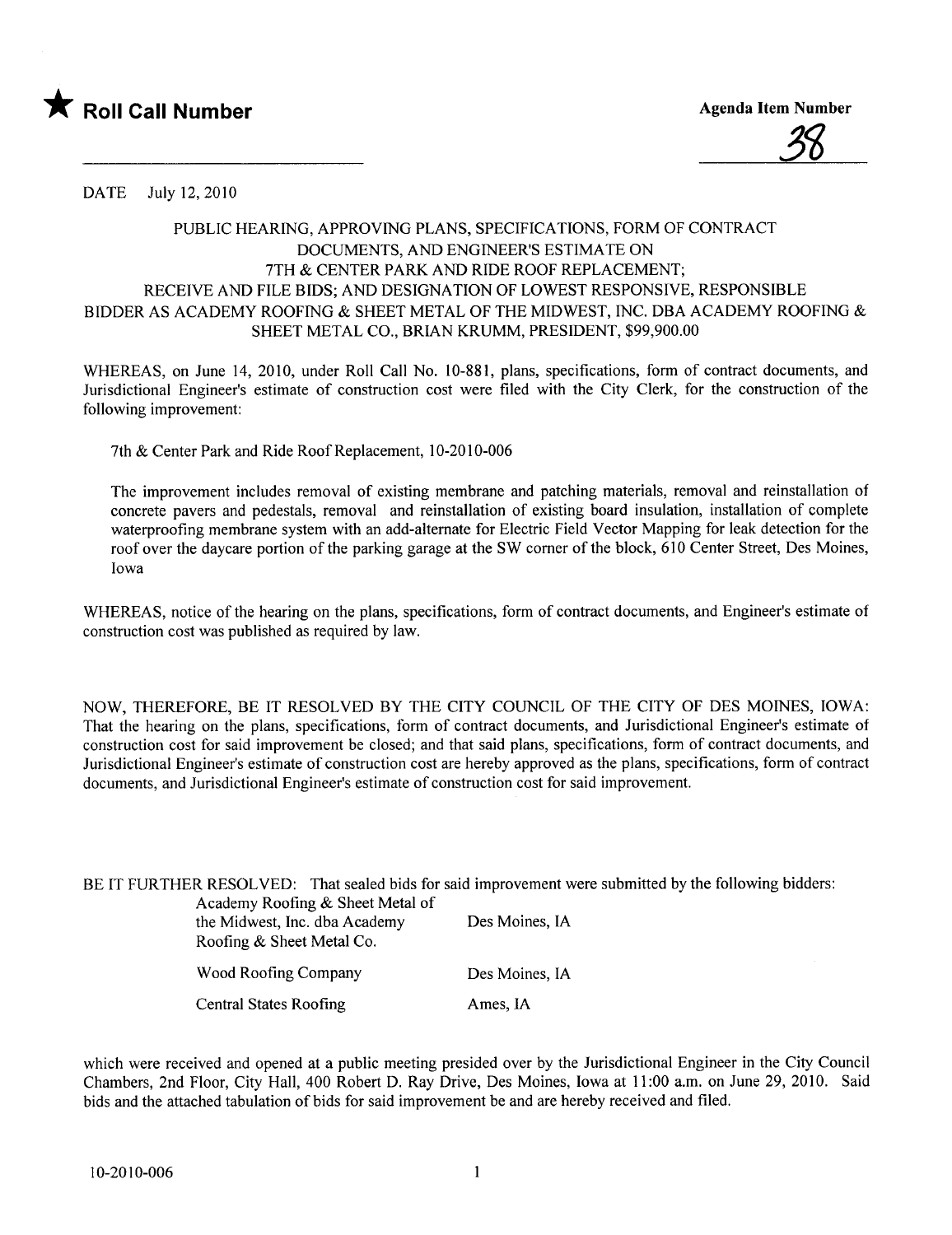



DATE July 12,2010

BE IT FURTHER RESOLVED: That the Jurisdictional Engineer has determined that the lowest responsive, responsible bid for the construction of said improvement was submitted by Academy Roofing & Sheet Metal of the Midwest, Inc. dba Academy Roofing & Sheet Metal Co., Brian Krmm, President, 6361 NE 14th Street, Des Moines, lA, 50313 in the amount of \$99,900.00, and said bid be and the same is hereby accepted.

BE IT FURTHER RESOLVED: That the bid security of the unsuccessful bidders be and is hereby authorized and directed to be returned.

BE IT FURTHER RESOLVED: That the Jurisdictional Engineer is hereby directed to secure execution by the lowest responsible, responsive Bidder and its surety of the contract documents in the form heretofore approved by this Council; that the Jurisdictional Engineer is directed to thereafter present said contract documents to this Council for approval and authorization to the Mayor to sign; and that no contract shall be deemed to exist between the City of Des Moines and said Bidder until said contract has been executed by the Bidder, and shall have been approved by this Council and executed by the Mayor and attested to by the City Clerk.

(City Council Communication Number  $10·13$  attached.)

Moved by to adopt.

FORM APPROVED:

FORM APPROVED:<br>
Man / l<sub>p</sub><br>
Kathleen Vanderpool Allen McKinley

Deputy City Attorney **Des Moines Finance Director** 

Funding Source: 2010-2011 CIP, Page Parking-6, Park and Ride Facility Improvements, PKG029, Being:  $\leq$  Park and Ride Funds

| <b>COUNCIL ACTION</b> | <b>YEAS</b> | <b>NAYS</b> | <b>PASS</b> | <b>ABSENT</b>   |
|-----------------------|-------------|-------------|-------------|-----------------|
| <b>COWNIE</b>         |             |             |             |                 |
| <b>COLEMAN</b>        |             |             |             |                 |
| <b>GRIESS</b>         |             |             |             |                 |
| <b>HENSLEY</b>        |             |             |             |                 |
| <b>MAHAFFEY</b>       |             |             |             |                 |
| <b>MEYER</b>          |             |             |             |                 |
| <b>MOORE</b>          |             |             |             |                 |
| <b>TOTAL</b>          |             |             |             |                 |
| <b>MOTION CARRIED</b> |             |             |             | <b>APPROVED</b> |
|                       |             |             |             |                 |
|                       |             |             |             |                 |
|                       |             |             |             |                 |
|                       |             |             |             | Mayor           |

I, Diane Rauh, City Clerk of said City Council, hereby certify that at a meeting of the City Council, held on the above date, among other proceedings the above was adopted.

IN WITNESS WHEREOF, I have hereunto set my hand and affixed my seal the day and year first above written.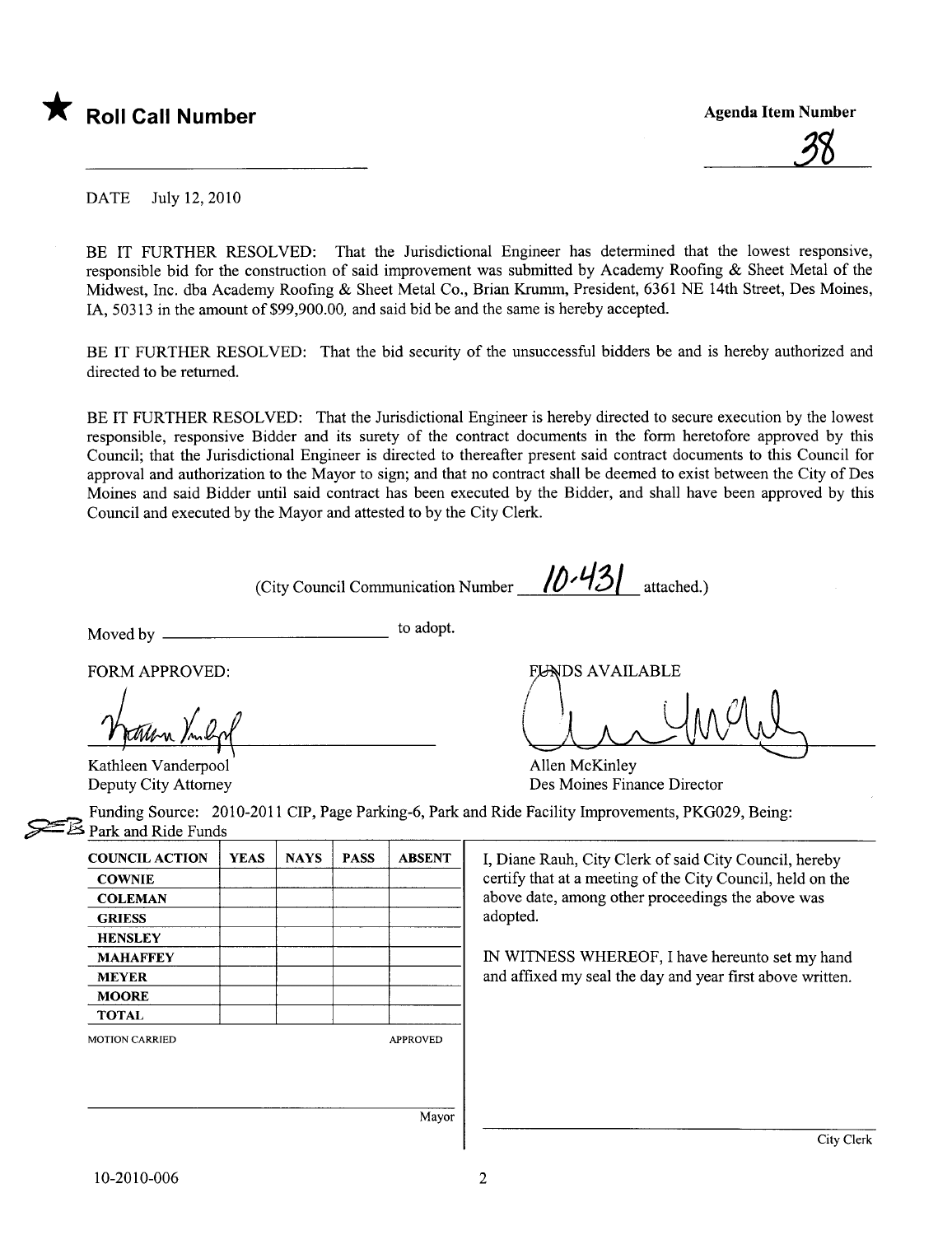